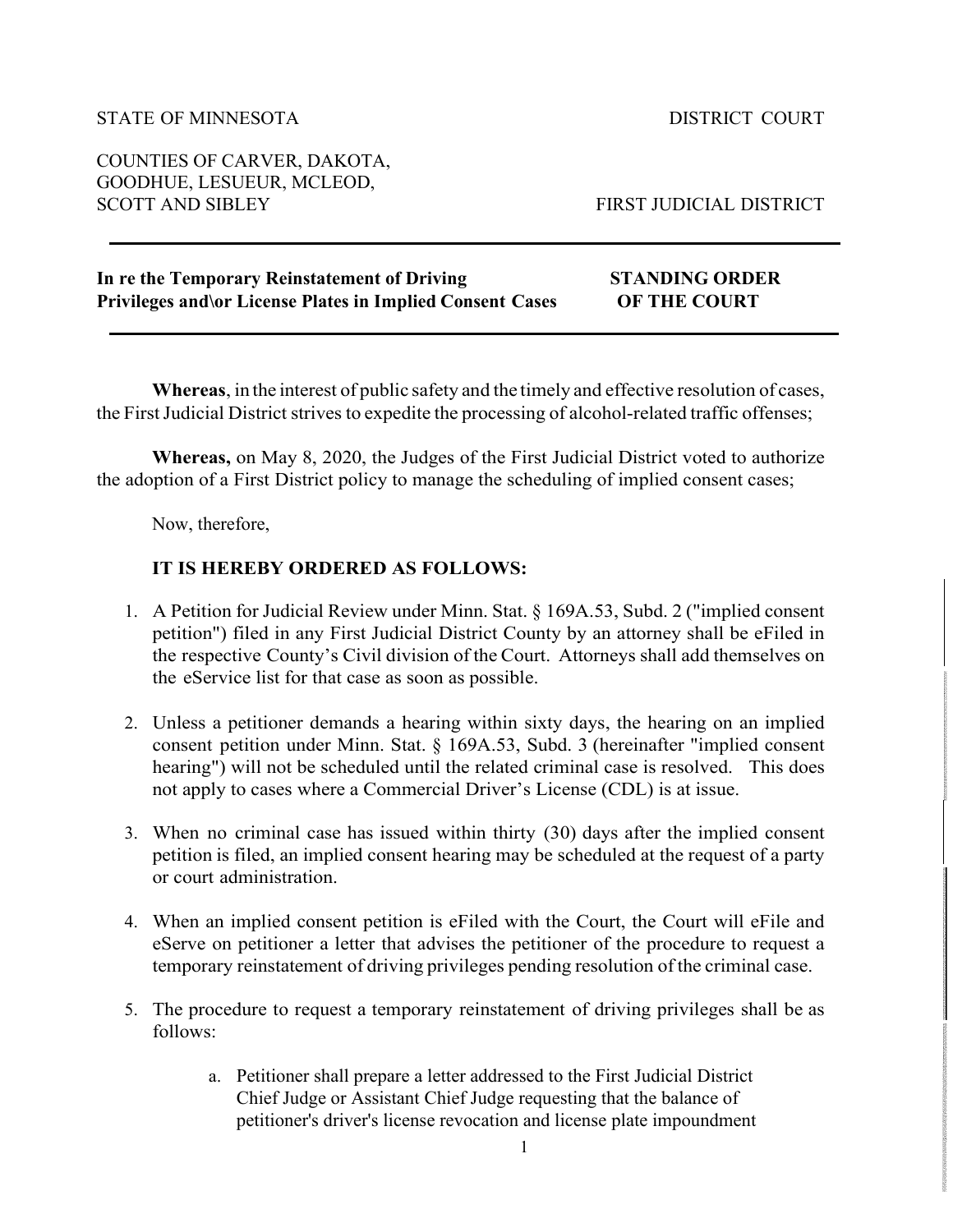periods be stayed until the resolution of the implied consent case. This letter must include petitioner's full name, date of birth, implied consent court file number, drivers' license number, and license plate number(s) if applicable.

b. Petitioners who are not represented by an attorney may send the letter by U.S. Mail to the First District Chief Judge or Assistant Chief Judge at the following address (current through December 31, 2022):

> First District Chief Judge Kevin Mark Goodhue County Judicial Center 454 West Sixth Street Red Wing, MN 55066

First District Assistant Chief Judge Caroline H. Lennon Scott County Justice Center 200 Fourth Avenue West Government Center - JC115 Shakopee, MN 55379-1220

- c. Attorneys shall use the procedures specified below for filing and service.
- d. Attorneys shall eFile the letter using the "Correspondence" Filing Code and typing "Request for Temporary Reinstatement of DL and\or Plates" in the Filing Description field of the eFiling system.
- e. Attorneys shall use the "Courtesy Copies" function of the eFiling system to provide a courtesy copy of the request for the Chief Judge or Assistant Chief Judge. The e-mail addresses to be used for August 1, 2020 to June 30, 2021 are:

[1stImpliedConsents@courts.state.mn.us](mailto:1stImpliedConsents@courts.state.mn.us)

- f. A request will not be processed until petitioner's driver's license record reflects the implied consent incident at issue, petitioner's driving privileges are in a revoked status, and the implied consent petition has been filed and assigned a district court file number.
- g. For petitions whose driving privileges remain valid: or do not have a valid Minnesota (CONAX) identification, in either case for longer than thirty (30) calendar days, submission of the request for temporary reinstatement of driving privileges, will be administratively stayed and not considered. Petitioner or Petitioner's counsel may by letter request reactivation of request thereafter once revocation occurs.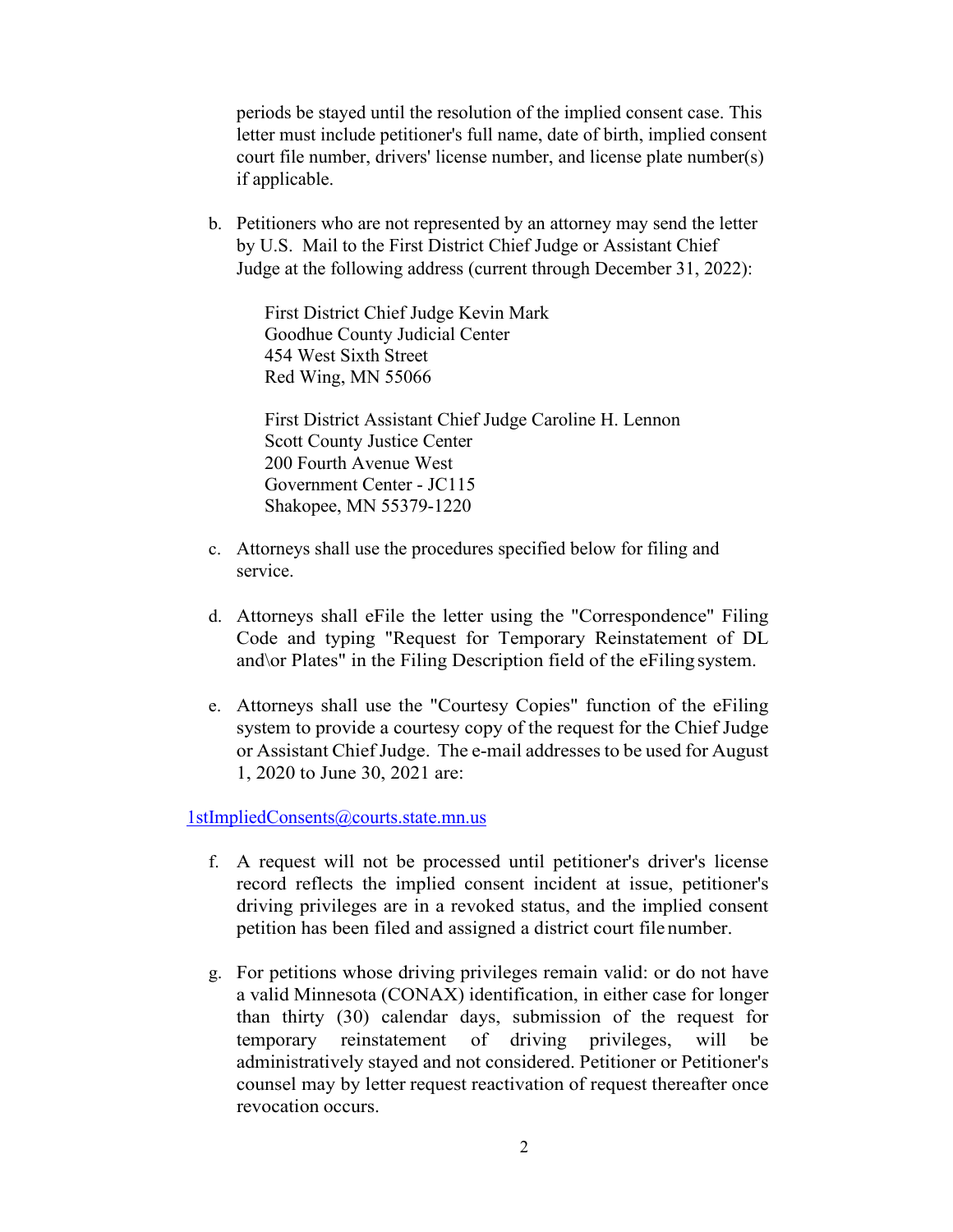- h. Failure to follow any of these procedures will result in the request for temporary reinstatement being delayed ordenied.
- i. The Chief Judge or Assistant Chief Judge will eFile and eServe an order granting or denying a reinstatement request. Orders will not be sent to attorneys by fax, email or U.S. Mail. Orders will be mailed to petitioners who do not have a lawyer.
- 6. A request for temporary reinstatement of driving privileges will be denied, and an implied consent hearing will be scheduled within sixty (60) days of the filing of the implied consent petition, if:
	- a. Petitioner has demanded a hearing within sixty (60) days of the filing of the implied consent petition;
	- b. Petitioner's drivers' license is canceled as inimical to public safety  $(IPS);$
	- c. Petitioner was under twenty-one (21) years of age at the time of the incident;
	- d. Petitioner had another implied consent incident within one (1) year of the current incident;
	- e. Petitioner's probation or conditional release on another criminal case has been violated by this implied consent incident;
	- f. It is clear on the face of the implied consent petition that it was not filed in a timely manner;
	- g. The related criminal case has already been resolved and the implied consent hearing can be scheduled within sixty (60) days of the reinstatement request;
	- h. Petitioner has failed to follow the specified procedures to request temporary reinstatement;
	- i. Petitioner seeks temporary reinstatement of a Commercial Driver's License (CDL).
	- j. Other facts indicate petitioner is a significant threat to public safety, including, but not limited to, multiple pending alcohol or drug related offenses.